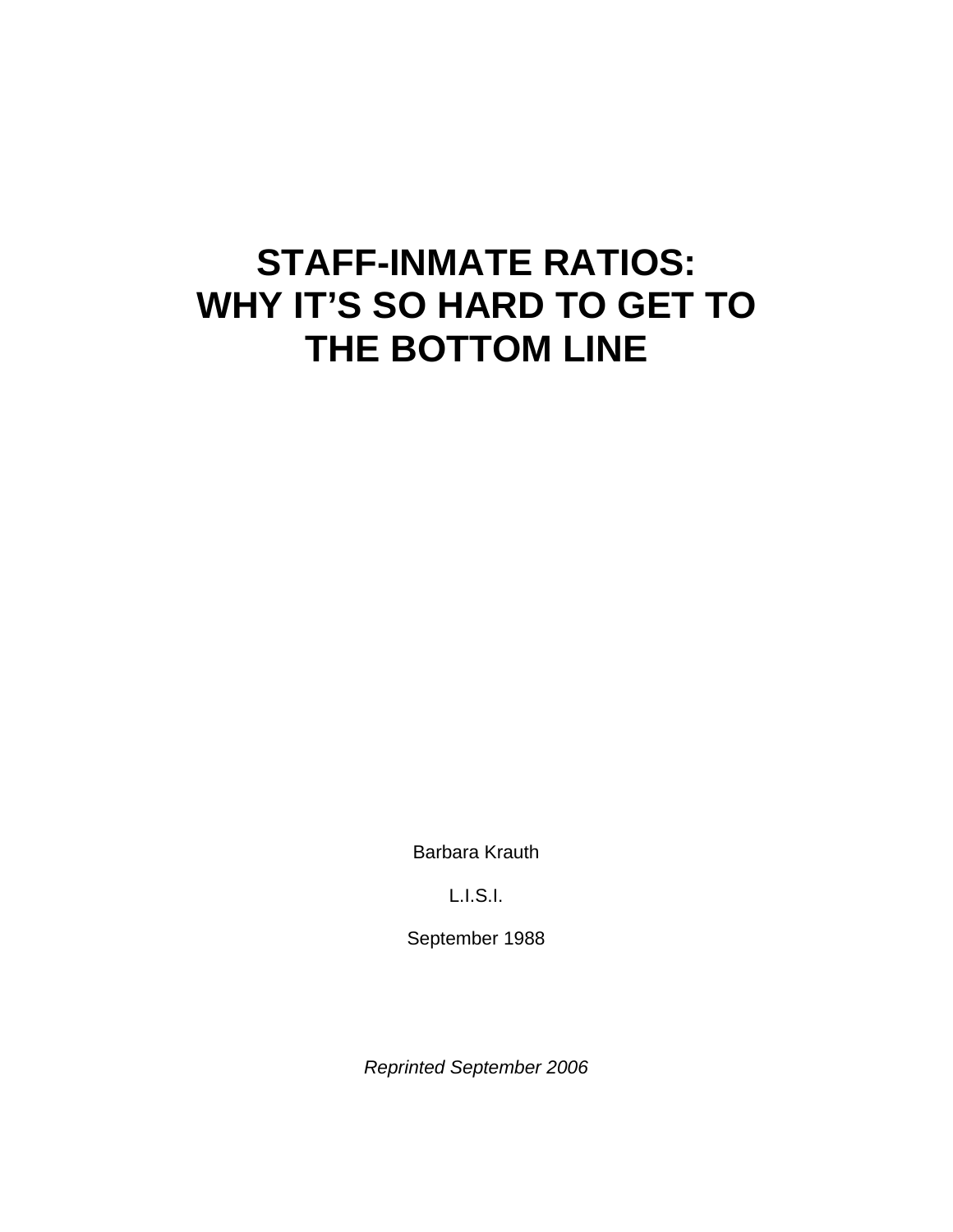# **Contents**

| Inmate Population: Who Will Be in the Jail, Why, and for How Long?3 |
|---------------------------------------------------------------------|
| On What Operational Philosophy Will the Facility be Based?3         |
|                                                                     |
|                                                                     |
|                                                                     |
|                                                                     |
|                                                                     |
|                                                                     |
|                                                                     |
|                                                                     |
|                                                                     |
|                                                                     |
|                                                                     |
|                                                                     |
|                                                                     |
|                                                                     |
|                                                                     |
|                                                                     |
|                                                                     |
|                                                                     |
|                                                                     |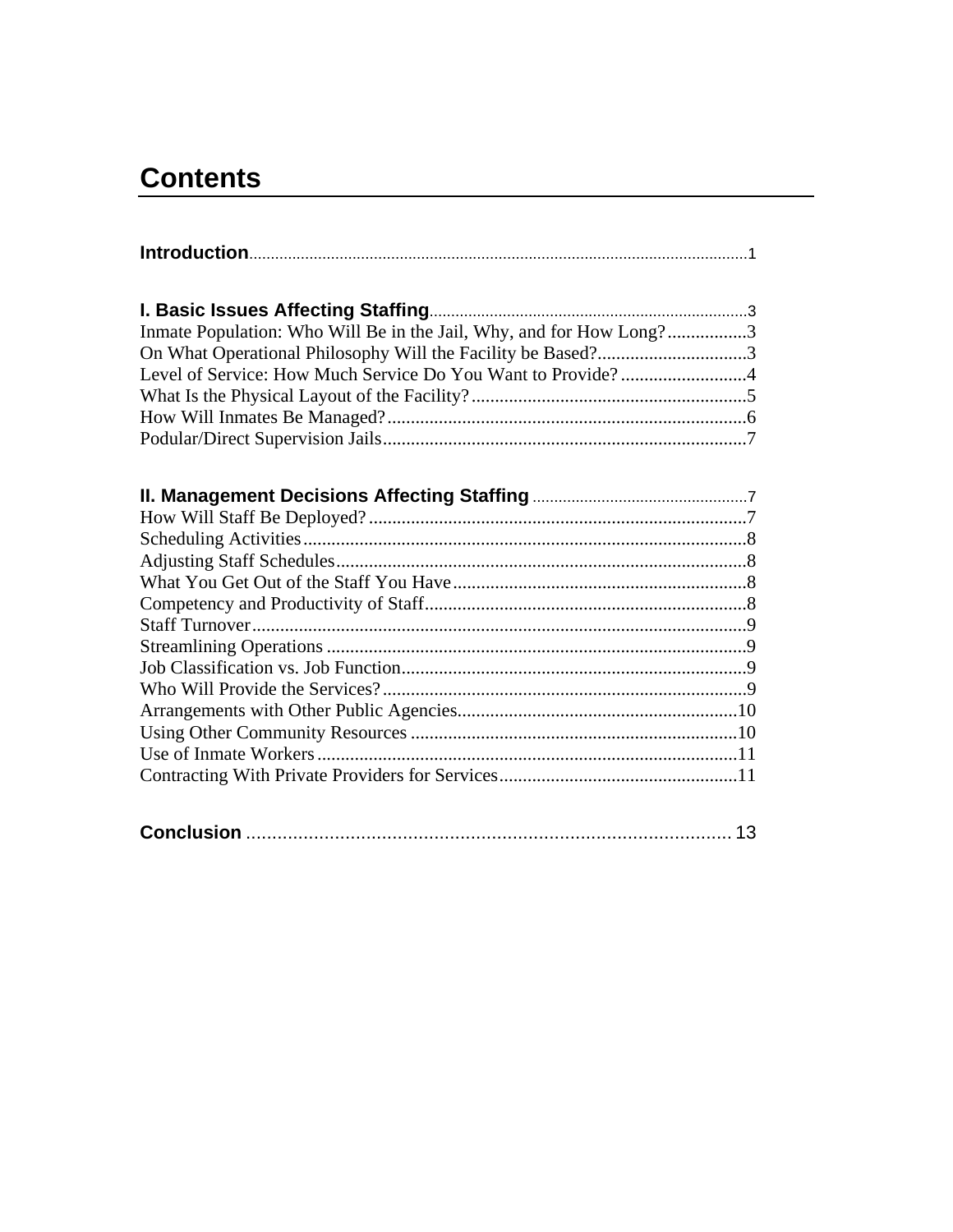# **STAFF-INMATE RATIOS: WHY IT'S SO HARD TO GET TO THE BOTTOM LINE**

By Barbara Krauth

# **Introduction**

1

One of the first questions asked by many officials and administrators involved in planning a new jail is, "What should the staff-to-inmate ratio be?" It is natural for this question to emerge early in the planning process because its answer, more than any other factor, will determine the total cost of operations. In most jails, staff costs comprise as much as 70 percent of the budget each year. $<sup>1</sup>$ </sup>

Unfortunately, the real answer to the question is, "It depends. . . ." Although the response is obviously unsatisfactory, it is in fact the only correct one. Even if one compares two facilities with similar physical layouts, the same number of inmates, and the same general management philosophy, their staff-inmate ratios are much more likely to differ than to be alike. And because no two jails are exactly alike, it is impossible to suggest ideal ratios.

The purpose of this paper is to explain why it is so difficult to get to the desired "bottom line" on the issue of staffing ratios. The paper is not intended to define a specific process for conducting a staffing analysis.<sup>2</sup> Instead, it is meant to raise awareness about the range of decisions involved in defining the unique characteristics of each facility. Complex variables must be balanced throughout the process of planning a new jail; the resulting decisions must, at the end of that process, determine both the numbers and types of staff that will be needed.

The staff-inmate ratio in a jail is not simply an issue of efficiency or effectiveness; one approach to staffing is not wrong, another right. There is a tendency to believe that a larger staff means more effective operations—for example, that an increase in the number of security staff will create a safer, more secure environment, or that an increase in treatment staff will improve inmate morale. To test this hypothesis, the American Justice Institute conducted a study in 1984, concluding that "poor staff-inmate ratios are not the

<sup>&</sup>lt;sup>1</sup> Jay Farbstein, *Correctional Facility Planning and Design*, 2nd ed.(New York: Van Nostrand Reinhold Co, 1986), 51. 2

For a publication with this purpose, see *Staffing Analysis Workbook for Jails*, (Washington, D.C.: U.S. Department of Justice, National Institute of Corrections, 1988).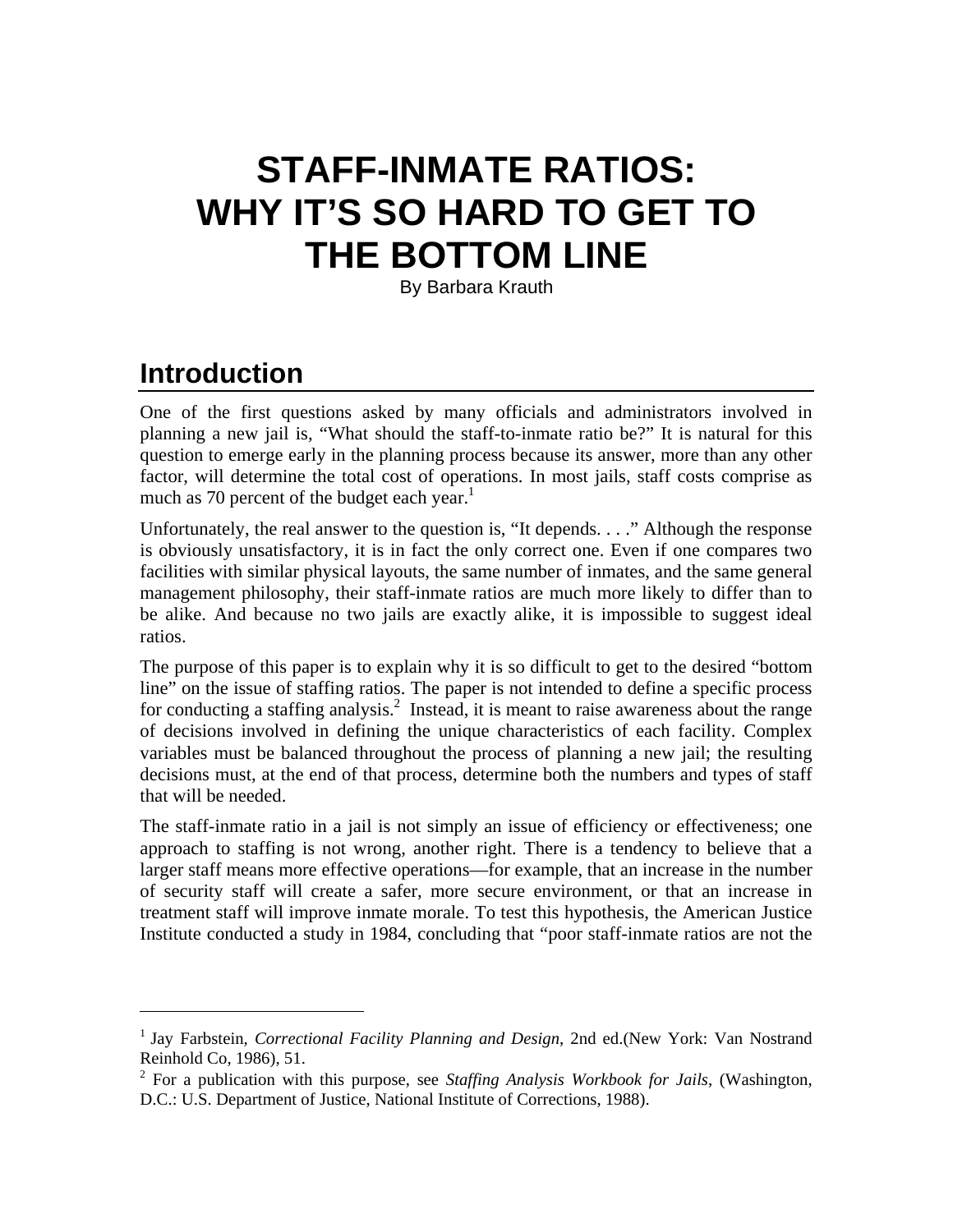key variables which determine the public safety, internal safety, climate and work . . ." and that "there is really no ideal staffing pattern."<sup>3</sup>

An opposing theory is that a smaller staff is more efficient. According to this theory, it is desirable to employ fewer staff per inmate because this will save money. Again, the answer is, "It depends." Whether or not a smaller staff will be more efficient depends on such things as the classification(s) of inmates in the institution, the design of the facility, the types and qualifications of staff, the management approach, and above all, on the correctional philosophy governing the operation of the jail.

To those not familiar with the differences between jails and other kinds of agency operations, staff-inmate ratios in jails often seem unnecessarily large. However, the bare numbers do not make evident the important fact that a jail must be staffed on a 24-hour, seven-day-a-week basis. (On average, it takes five staff persons to cover one post that must operate on a seven-day, 24 hour basis.)

Depending on staff-inmate ratios, either to plan for staffing needs in a new facility or to evaluate staffing in an existing one, is misleading. Ratios do not give an accurate picture of how many people are working at one time or of what they are doing. A ratio also ignores the fact that some staff are in administration or support services and thus do not work directly with inmates. Nor does a ratio take into account that many agencies provide some services through contracts with other groups or individuals rather than through staff of the facility.

In terms of liability, as well, the ratio of staff to inmates is not the central issue. Instead, the central question is, "Did you have the right number of properly trained staff, in the right places, at the right time, doing the right things?" What is important is the way staff are trained, assigned, and managed, not just how many there are.

Although the process of determining staff needs is complex, answers to some basic questions provide at least a starting point for understanding what is involved:

- Who and how many will be in the jail, why, and for how long?
- On what operational philosophy will the facility be based?
- What kinds of services do you want to provide for inmates?
- What will be the jail's physical layout?

l

• How do you want to supervise the inmates?

Each of these issues is addressed on the pages that follow, along with its implications for staffing.

<sup>3</sup> American Justice Institute, *The Impact of Differing Staffing Ratios on Prison Environments* (Washington, D.C.: U.S. Department of Justice, National Institute of Justice, 1984).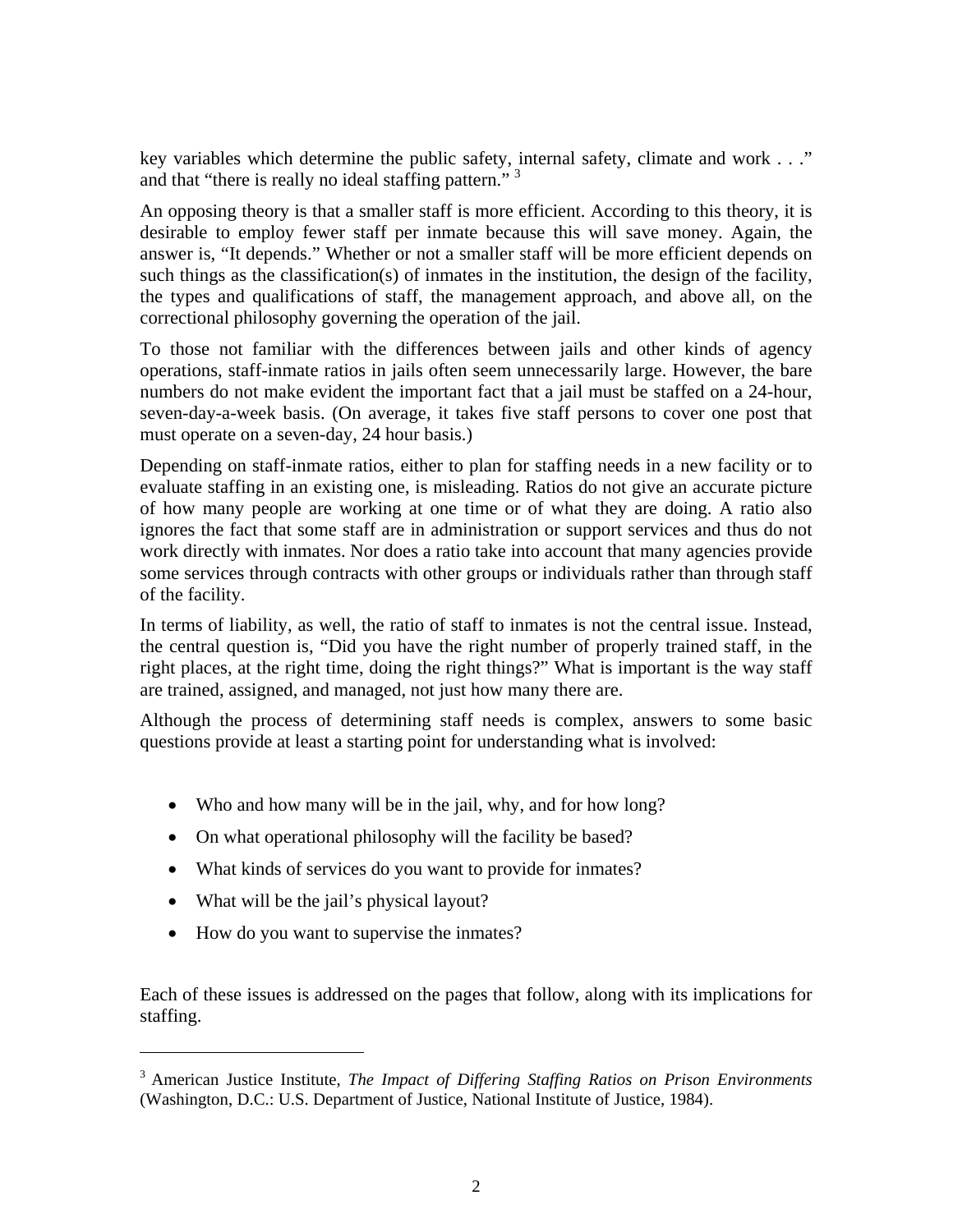# **Basic Issues**

### **Inmate Population: Who Will Be in the Jail—How Many, Why, and For How Long?**

Jail size affects staff needs; small facilities often require more staff per inmate than large facilities. Although each housing unit in a small jail is likely to have fewer inmates than those in large jails, the same number of staff may be required to supervise each unit as in a larger jail.

Similarly, services in larger jails may benefit from economies of scale that are unavailable to smaller facilities. Certain staffing levels cannot be avoided in small jails, because some minimum number is necessary for continuation of basic operations. For example, a kitchen with one cook may be able to prepare food for twenty-five inmates or for seventy. Although the proportion of staff to inmates cannot be predicted simply by knowing the size of the inmate population, in general, a small jail is likely to require a higher staff-inmate ratio than would a large one.

Staffing patterns are also determined by the types of inmates included in a jail's inmate population. The custody level of inmates in the facility, for example, clearly dictates the level of control to be exercised and thus the number and types of staff needed.

Jails whose populations are comprised primarily of inmates held only for a short time either pre-trial detainees or sentenced offenders—usually provide fewer services and thus require fewer staff than those holding mostly inmates who are serving lengthy sentences. Counseling and education, for example, are usually not available to inmates held for short periods in a local facility.

On the other hand, a larger proportion of intake staff is likely to be required in facilities with highly transient populations. Depending on their designs, these facilities may also require higher levels of staff surveillance in order to prevent suicide attempts, which are most prevalent among inmates newly admitted to custody.

# **On What Operational Philosophy Will the Facility Be Based?**

The operational philosophy of a facility:

- is the starting point for determining the programs and services to be provided;
- provides direction for the facility design; and
- determines specific management approaches governing facility operations.

Questions related to design, level of service, and method of supervision can therefore be addressed only after this philosophy has been determined and articulated.

An operational philosophy is usually expressed by developing a mission statement early in the planning process. The operational philosophy reflects the beliefs not only of county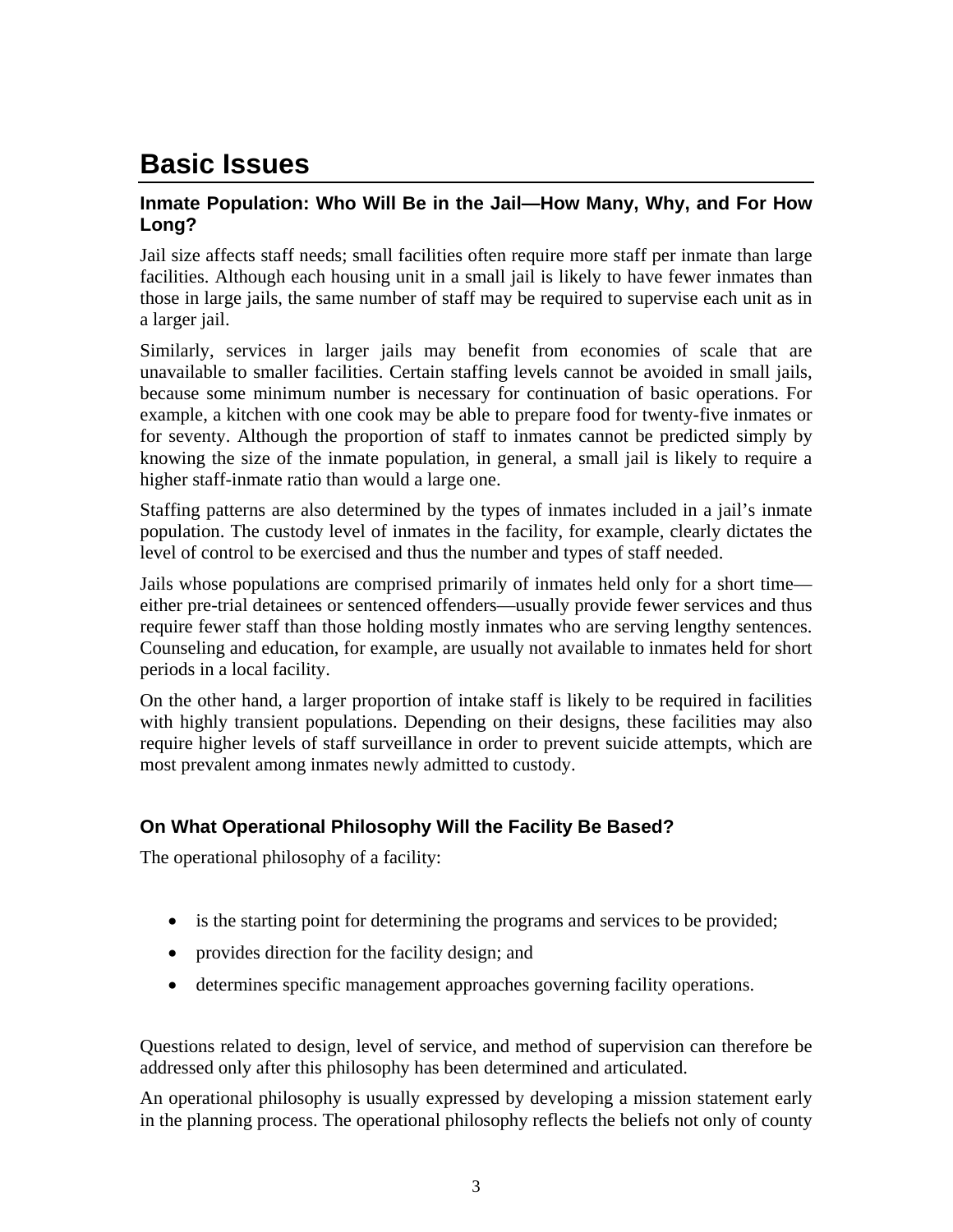officials but of the community as a whole, as it expresses the emphasis given by the locale to benefiting: 1) the community, and/or 2) the inmates. The jail's major responsibilities, both to the community and to the staff and inmates, are to provide security, safety, and service, but the degree of emphasis placed on each of these aspects by a particular facility depends on the operational philosophy under which it is managed.

The relative importance given in a facility to the four conventional categories of broad correctional philosophy—incapacitation, retribution, deterrence, and rehabilitation serves as the basis for all decisions related to that facility. Most facilities are based on some combination of these approaches rather than on a single philosophy. The philosophy on which the facility places its emphasis, however, significantly affects where, how many, and when to assign staff. An agency emphasizing restraint, for example, will allocate more staff to security positions than will one stressing rehabilitation, which is likely to make heavy commitments of staff to education, treatment, and work programs.

#### **Level of Service: How Much Service Do You Want to Provide?**

Among the important elements determined by a facility's operational philosophy is the level of service that will be made available. The degree to which a new jail will be a vehicle for providing such services as education, counseling, or work depends in large part on the underlying premises that define its mission.

The discussion of appropriate service level must take place at the point of planning a new facility. Although there is some flexibility in adjusting services in facilities that are already operating, it is necessarily limited. A jail with no office space for counselors, for example, can probably add counseling services at a later date, but with more difficulty.

Professional jail standards and recent court decisions affecting jails provide guidance for a jail's minimum responsibilities. They define the requirements for a jail to provide certain services, such as health care, and make it clear that inmates have such rights as recreation time. However, standards and court decisions tend to address only minimum levels required; they do not provide guidance about appropriate or optimum levels of service to be provided. These decisions are based on planners' and administrators' agreements about each jail's mission and the degree to which it has a responsibility to meet inmates' needs.

For example, one jail planner/administrator may decide that a proposed jail will meet, but not exceed, the standard maintaining that inmates need at least one hour of recreation per day. The jail may then be designed with a single outdoor recreation area through which inmates will be rotated during the day. Another administrator, believing that inmate activity is important and should be encouraged, might include in a new facility an indoor recreation room, a multi-purpose room, and perhaps weights or other equipment. Such decisions, made on the basis of overall philosophy, have strong consequences not only for facility design and equipment costs but also for staffing. The level of service to be provided affects both the total number of staff and the kinds of staff that are needed.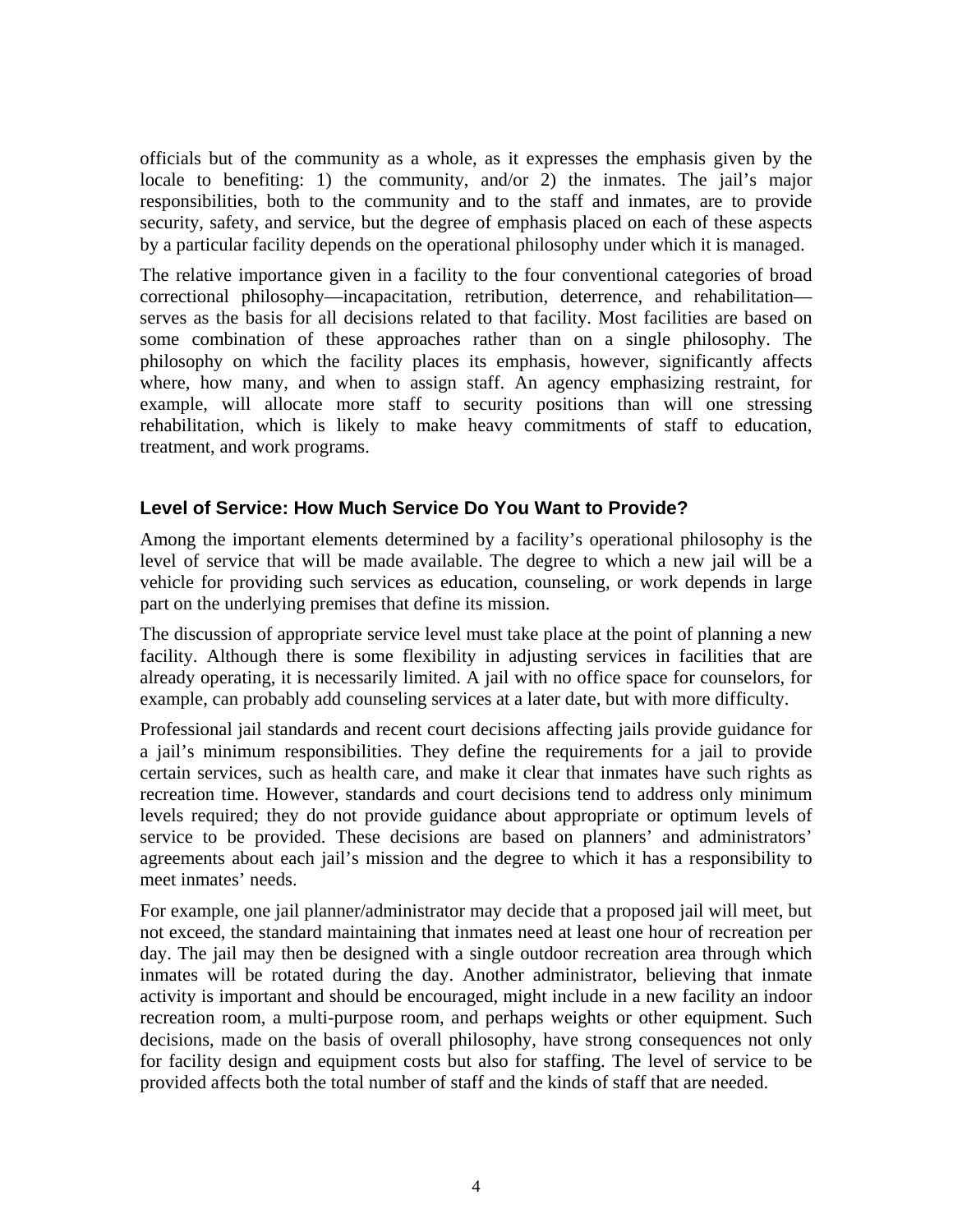Ultimately, determining the level of service to be provided is a process of balancing an "ideal" level, based on the operational philosophy, and the need to contain costs. The enactment of a particular philosophy, or ideal, is always limited both by the size of the facility and the need to preserve public resources. For example, while the reintegration model might be preferred by a particular jurisdiction, the need to allocate limited dollars among other necessary jail functions may inhibit the number and types of education or work opportunities that can be provided to inmates. And, as previously noted, a small jail is usually limited in the range of services it can provide.

The overall operational philosophy remains important from the beginning in guiding a number of decisions related to service levels. These decisions affect the eventual staffinmate ratio. Even after the appropriate level of service has been determined, however, the question of who will provide these services remains for management to decide.<sup>4</sup>

## **What is the Physical Layout of the Facility?**

The philosophy that will guide the service orientation of a new facility also determines its design. For correctional facilities, perhaps more than any other kind of building, design must complement purpose. All design decisions should be based on operational objectives.

The physical layout and design of the facility, in turn, affects staffing needs. Design affects:

- where staff will be stationed;
- how many staff will be needed to supervise an area; and
- how much movement of staff and inmates will be required.

Because staff costs are so high in relation to total costs over the life of a facility, a design should always be considered in relation to its effect on staff needs. Adjusting design features throughout the planning process can make it possible to minimize staff numbers without endangering security or giving up programs.

A few of the many basic design variables that affect staffing needs are discussed below. The wide range of decisions that can be made with respect to each of these variables underscores again the reason it is so difficult to get to the bottom line.

1

<sup>&</sup>lt;sup>4</sup> This issue is discussed on pp. 17-22.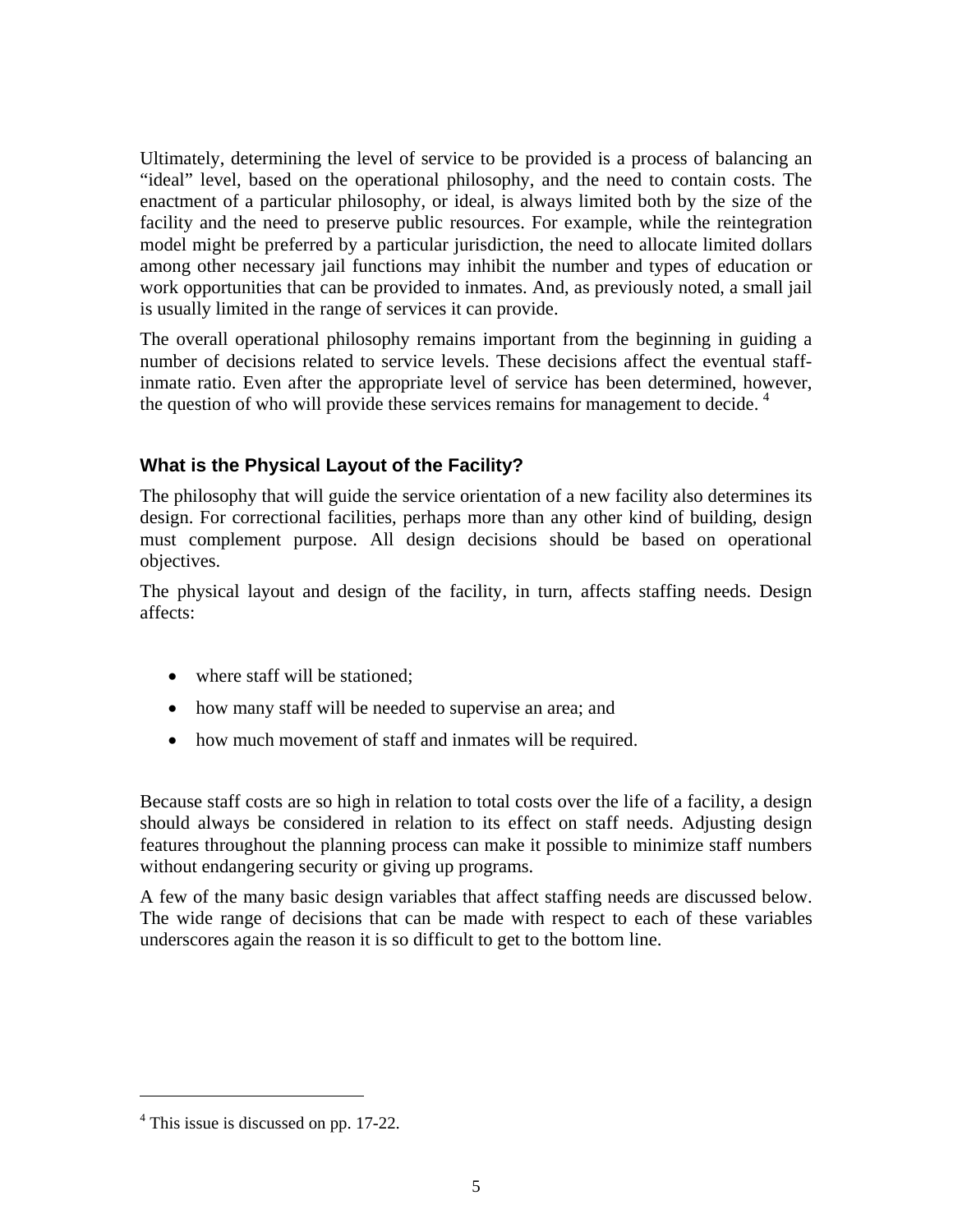#### **How many posts will require 24-hour staffing?**

Each 24-hour post needs approximately five staff persons to operate it. (This figure is based on three shifts daily, and includes days off, vacation, and training time.) The control room is, unavoidably, a 24-hour post because it is the center of responsibility for facility security and cannot be left unstaffed at any time. The number of additional 24 hour posts required by the design will obviously greatly affect the overall number of staff.

#### **How does the design inhibit or facilitate movement of inmates, staff, and visitors?**

Services and programs located at some distance from housing areas require more movement of inmates than those located near by. It is possible, for example, that a multistory jail will necessitate more inmate movement—and more staff to supervise the movement—than if the areas were on a single level. Some facilities are designed so that inmates can move unescorted from one area to another. In other facilities, a staff escort may be necessary for virtually any inmate movement.

#### **Are services centralized or decentralized?**

Locating inmate services in an area associated with housing sometimes results in higher initial construction costs, but it may also mean that fewer staff are needed to escort inmates to service areas. This issue should be examined carefully during the facility design process.

#### **How many areas can be viewed from each staff station?**

The arrangement of space in a facility determines the degree to which observations of inmate behavior are possible. Maximizing direct sight lines through design may minimize the number of fixed posts or control centers that need constant staffing, as well as reduce the need to escort inmates. Some facilities are designed to provide "passive benefit" in staff locations. Posts are arranged so that an officer at one location engaged in a certain task may indirectly also perform a surveillance function at the same time.

#### **How Will Inmates Be Managed?**

A crucial decision with far-reaching implications for staffing is how much interaction will take place between inmates and staff—whether the facility will emphasize "surveillance" or "supervision" of the inmates. This is both a design and a management decision, and it has important consequences for all aspects of the proposed facility.

In traditional jail design, cells are arranged at right angles to corridors. This linear arrangement limits officers' contacts with inmates to intermittent surveillance of them during periodic trips down hallways adjacent to the cells. More recently, jails have been built in podular arrangements, which enables a guard posted at a secure station outside each housing unit to observe activity within the unit. Inmate management in either of these arrangements can properly be termed surveillance: officers concentrate on observing inmate behavior and responding to it if necessary.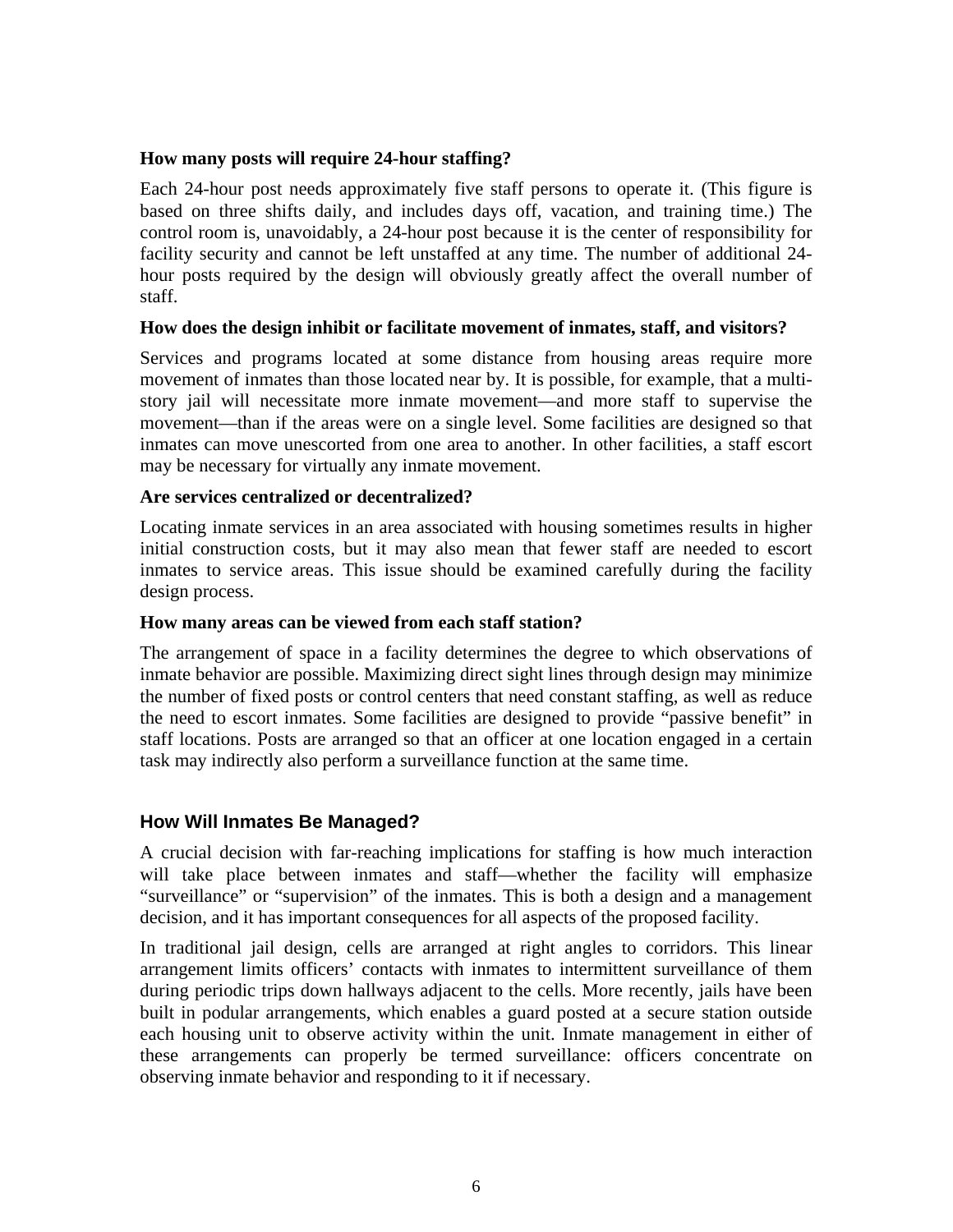### **Podular/Direct Supervision Jails**

There is, however, a newer approach to inmate management that allows greater interaction between staff and inmates. Since 1981, a number of local jails have been designed and staffed to permit "direct supervision" of inmate behavior. In facilities that emphasize direct supervision, an officer supervises inmates 24 hours a day from *within* the housing unit rather than either remotely from outside looking in or through intermittent patrols. In these facilities about 50 inmates are housed together in manageable units, or pods, arranged around a common, multi-purpose area.

Podular/direct supervision is both an architectural and a management concept. It is based on the belief that inmate management is improved by grouping inmates into units in which they are in direct contact with trained officers. Podular/direct supervision is intended to reduce tension in the facility, lessen confrontations between inmates and staff, and enable staff to have better control over inmate behavior. Direct supervision represents a major shift in detention philosophy by redefining the officer's role. In direct supervision facilities, the officer becomes a supervisor of inmate behavior by interacting directly and constantly with inmates.

However, choosing the podular/direct supervision approach to facility design and inmate management does not thereby settle the issue of staff-inmate ratios, as some may believe. On the surface, it may seem easier to determine a staffing ratio up front in the case of direct supervision facilities. It is true that the ratio of corrections officers to inmates within the housing areas is determined by the capacity of each housing module—e.g., typically one officer each shift for 48-50 inmates. But this simple formula doesn't take into account other, non-custodial staff, including administrative, maintenance, education, food service, and medical personnel.

# **Management Decisions Affecting Staff Needs**

After addressing basic questions about facility design, level of services, and inmate management, administrators must still consider additional factors in determining staff needs. Among these are how staff will be deployed, how scheduling can be varied, and who will provide services to inmates. Practical management decisions about these issues are necessary in order to determine the appropriate number of staff for a specific institution.

#### **How Will Staff Be Deployed?**

A key variable in determining staff needs is the way in which staff are deployed. These require management decisions about staff assignments and schedules. Since the process of conducting a staffing analysis is creative rather than formula-driven, patterns of staff coverage can vary almost infinitely. Managers should conceive of the staffing analysis process as ongoing; improving staff assignments and schedules always has the potential for improving operations even without any change in total staff numbers.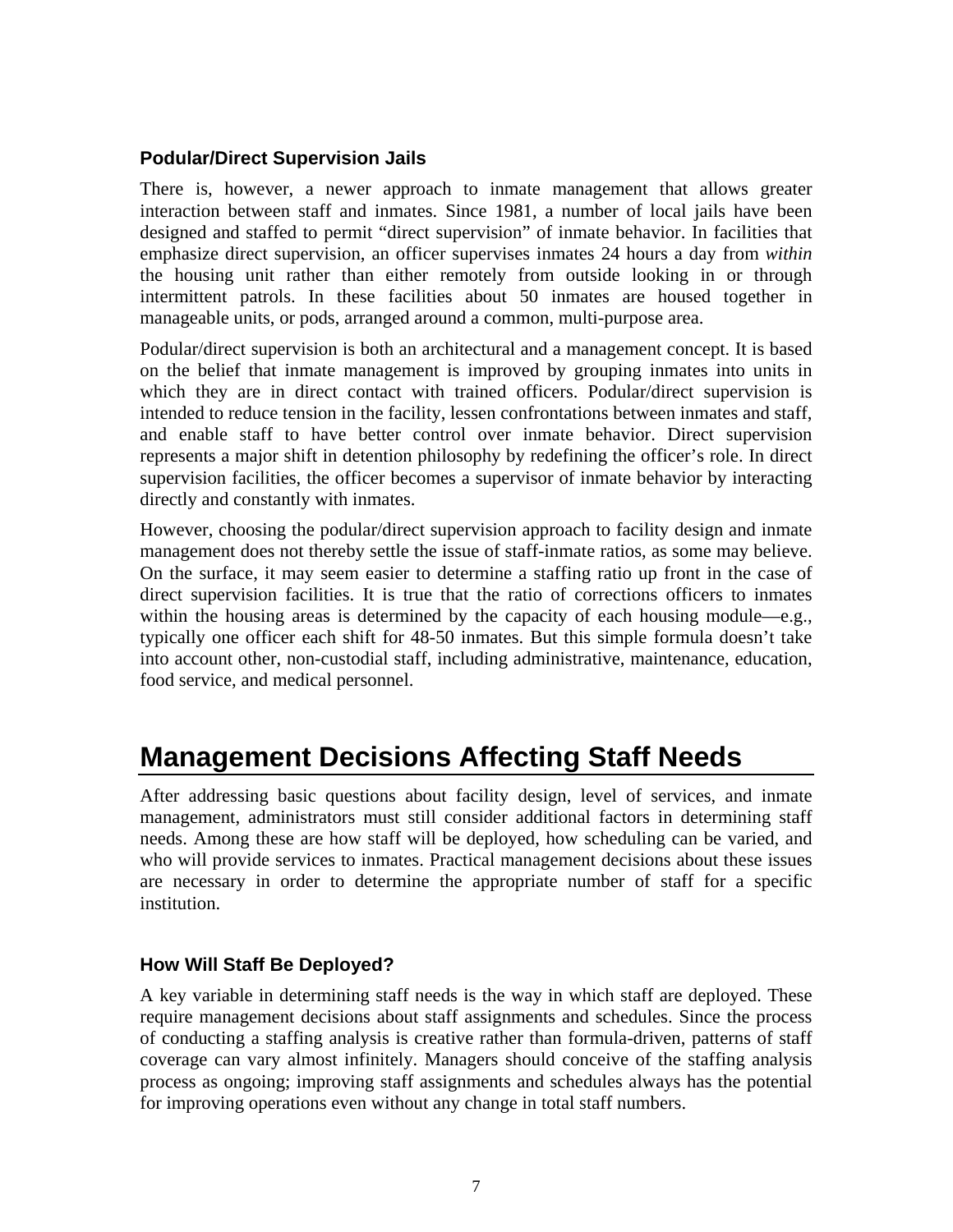### **Scheduling Activities**

Times of peak activity in jail operations require more staff than periods of low activity. However, by adjusting the schedule of activities, administrators can even out staff assignments over the 24-hour period of jail operation. For example, demands on staff can be distributed more evenly if visiting hours are spread over two staff shifts. Rescheduling routine activities to a late night shift can enable staff who are underutilized during that period to relieve pressures on those who are on duty during periods of heavy inmate activity.

### **Adjusting Staff Schedules**

Another factor in staff deployment is the way in which individual staff work schedules are shaped. Structuring shifts in a variety of ways can achieve the coverage of posts that is required to complete all necessary tasks. Because jails operate on a 24-hour basis, many alternative scheduling arrangements are possible, including the rotation of staff through a variety of shifts.

Overlapping shifts, in which there is a period of time after one shift of employees comes on the job before those on the previous shift leave, are often used in correctional facilities. Overlapping shifts are especially useful in the jail setting because they enable correctional officers and supervisors to brief their replacements for the next shift. A common approach is for staff on one shift, usually the midnight shift, to work four 10 hour shifts instead of the usual five 8-hour shifts.

In addition to its potential for reducing staff numbers, adjusting staff work schedules may improve employee morale. The effect of schedule adjustments often depends on how they are arranged and how they are presented to staff.

#### **What You Get Out of the Staff You Have**

After schedules have been adjusted and times of peak activity taken into account, still other changes can be made to increase the efficiency with which existing staff are deployed. The following variables, which can be addressed through management decisions, help to determine staff productivity and therefore, again, the total number of staff needed in the facility.

#### **Competency and Productivity of Staff**

If jail staff are not competent or productive, simply increasing their numbers will not improve facility operations. One jail may be run efficiently and effectively with 50 staff while another of similar size and design may have twice that number and still not function well. Competency and productivity of staff can be addressed through: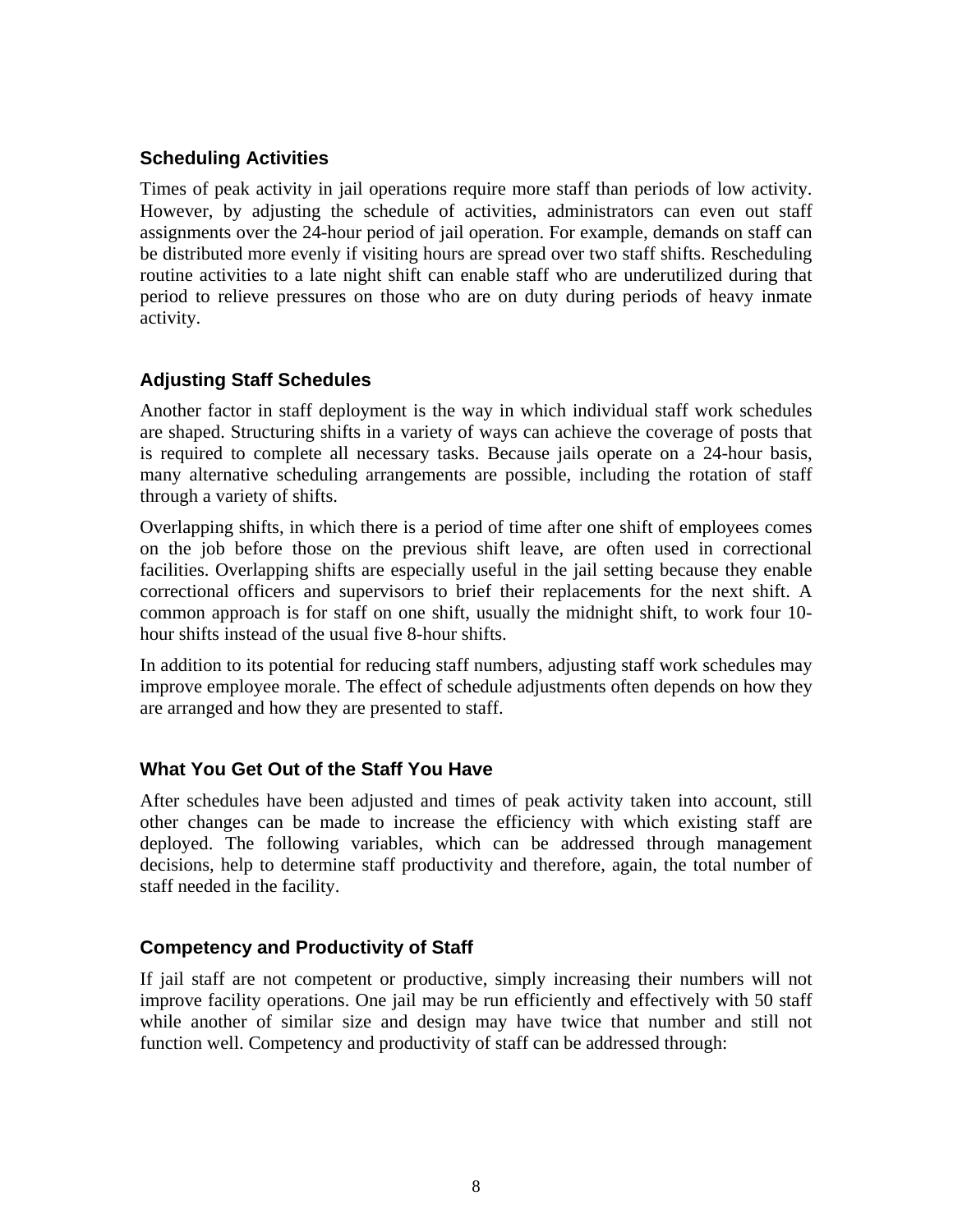- **Good screening and hiring procedures**, which can produce professional staff with qualifications and abilities best suited to the jobs they are hired for.
- **Appropriate and adequate training**, which provides staff the basic knowledge and skills necessary to perform assigned duties, thereby improving job performance and staff morale. In addition, training staff to handle multiple positions enables management to be creative in scheduling activities.
- **Better staff supervision**, which ensures that staff know what tasks are assigned to them and the level of performance demanded in executing them.

#### **Staff Turnover**

Staff attrition also affects jail staff-inmate ratios. For example, if a facility has a 30 percent attrition rate among its 60 line staff, 18 officers will need to be replaced every year. Although it is impossible to predict precisely the degree of staff turnover that will occur in a new institution, experience has shown that the rate of attrition for a particular jurisdiction is likely to remain about the same in a new facility as it was in the old one.

#### **Streamlining Operations**

Eliminating unnecessary tasks and avoiding duplication of effort will decrease workloads and free staff for important functions. Staff efficiency can be increased if administrators look for ways to ensure that facility operations neither waste nor underutilize staff on duty during all periods of the day.

#### **Job Classification vs. Job Function**

In the jail setting, nurses sometimes function as booking officers, correctional officers as clerks, recreation directors as maintenance staff, and so forth. It is important to identify the extent of this crossover in job function because, in general, it is an inefficient use of staff resources for personnel to perform duties other than those they were hired to perform.

Job classifications are so limited in some facilities that they provide no information about the job actually performed. In other places, there is only a single job classification— "deputy sheriff" or "correctional officer"—which does not define function at all. A "deputy sheriff" thus performs all functions within the jail: inmate supervisor, food service worker, mechanic, librarian.

#### **Who Will Provide the Services?**

A crucial issue—and one that is sometimes overlooked in considering staff-inmate ratios—is which of a jail's services will actually be provided by employees of the jail. Since the 1970s, many jurisdictions have chosen to contract with private providers to deliver jail services and programs. In other jurisdictions, administrators have developed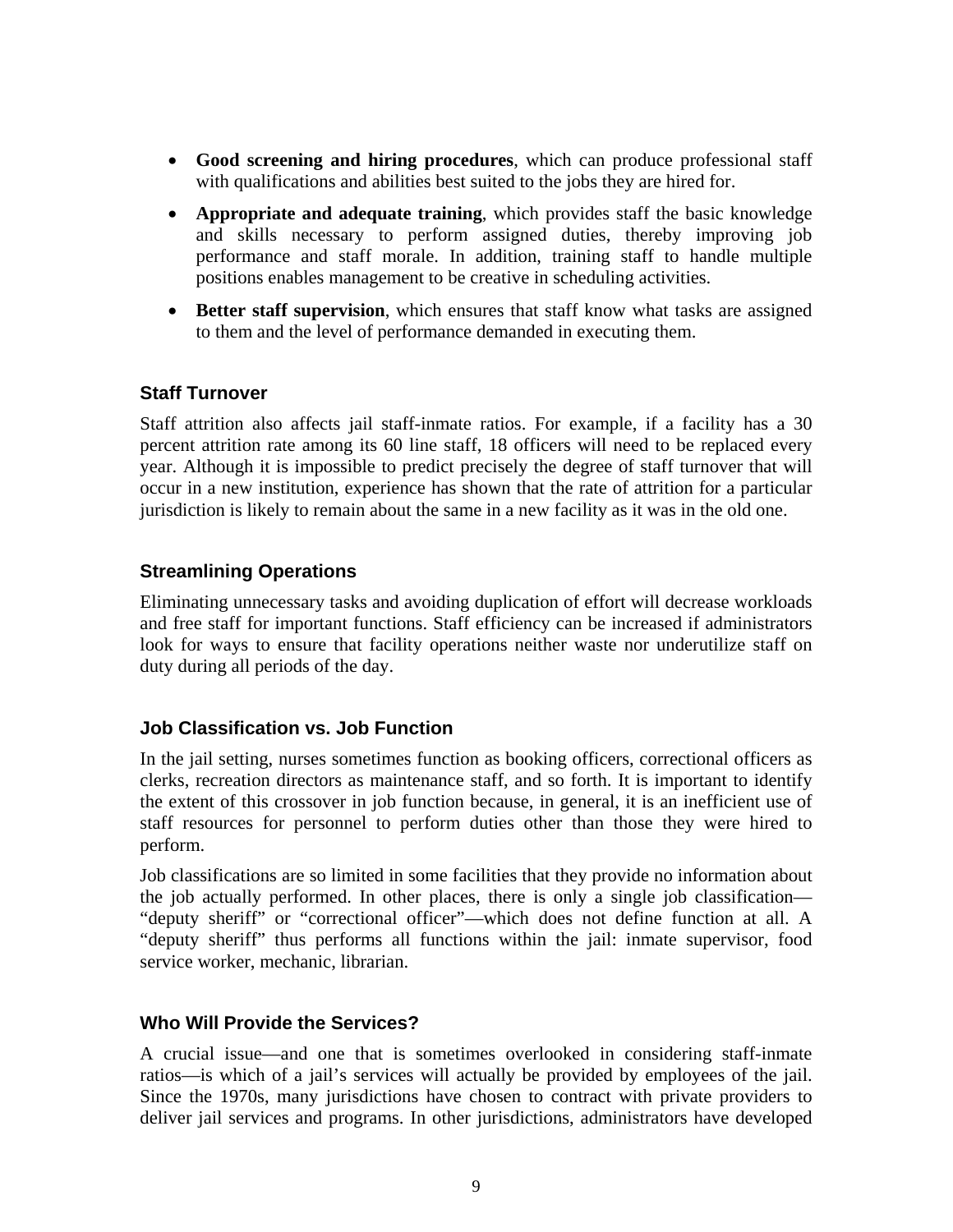contracts and interagency agreements with other public agencies and made extensive use of volunteers from the community. These policies can make it possible to provide a broad range of services even with limited staff. The variety of possible answers to the question, "Who will provide the services?" illustrates again the difficulty of using staff-inmate ratios or even overall staff numbers in analyzing or planning a facility.

The degree to which a jail administrator chooses to use outside resources rather than staff to provide services is an important management decision. It is based on operational philosophy as well as on questions of cost, efficiency, and liability.

### **Arrangements with Other Public Agencies**

In a variety of situations, jail administrators have chosen to develop cooperative agreements with other community agencies instead of using jail employees to provide inmate services. Public mental health agencies provide drug and alcohol counseling services to inmates in some jails, often relieving these jails of the need for counselors on staff. Jails can also provide food services through arrangements with county hospitals, education programs through local schools and colleges, or can obtain data processing services through local governments.

By analyzing the structure of local government in their area, jail administrators can sometimes identify other county agencies to provide services more efficiently and at less cost than jail employees could. To support these formal arrangements with other agencies, contracts are developed that specify each cooperating agency's responsibilities, expectations, and procedures.

## **Using Other Community Resources**

In addition to developing agreements with other public agencies, jail managers have found that non-profit agencies and volunteers in the community also offer resources that can reduce staff numbers. Bringing community resources into the jail can sometimes make needed services available at less cost. Using volunteers can also inform a segment of the public about the way a jail operates, thereby improving community support and understanding. In many instances, the jail in turn becomes a resource to the community by providing educational and/or work experiences for those who are involved.

It is important to remember, however, that despite the appeal of using "outside" resources, there are costs associated with doing so. Facility staff are needed to recruit, train, and supervise the volunteers and to develop, manage, and evaluate their programs. Without this staff involvement, volunteer and community programs can easily fail.

Following are some of the most common ways in which community resources are being used in jails:

• Education programs—work-study and internship students provide tutoring and teaching assistance; public schools coordinate and staff education programs.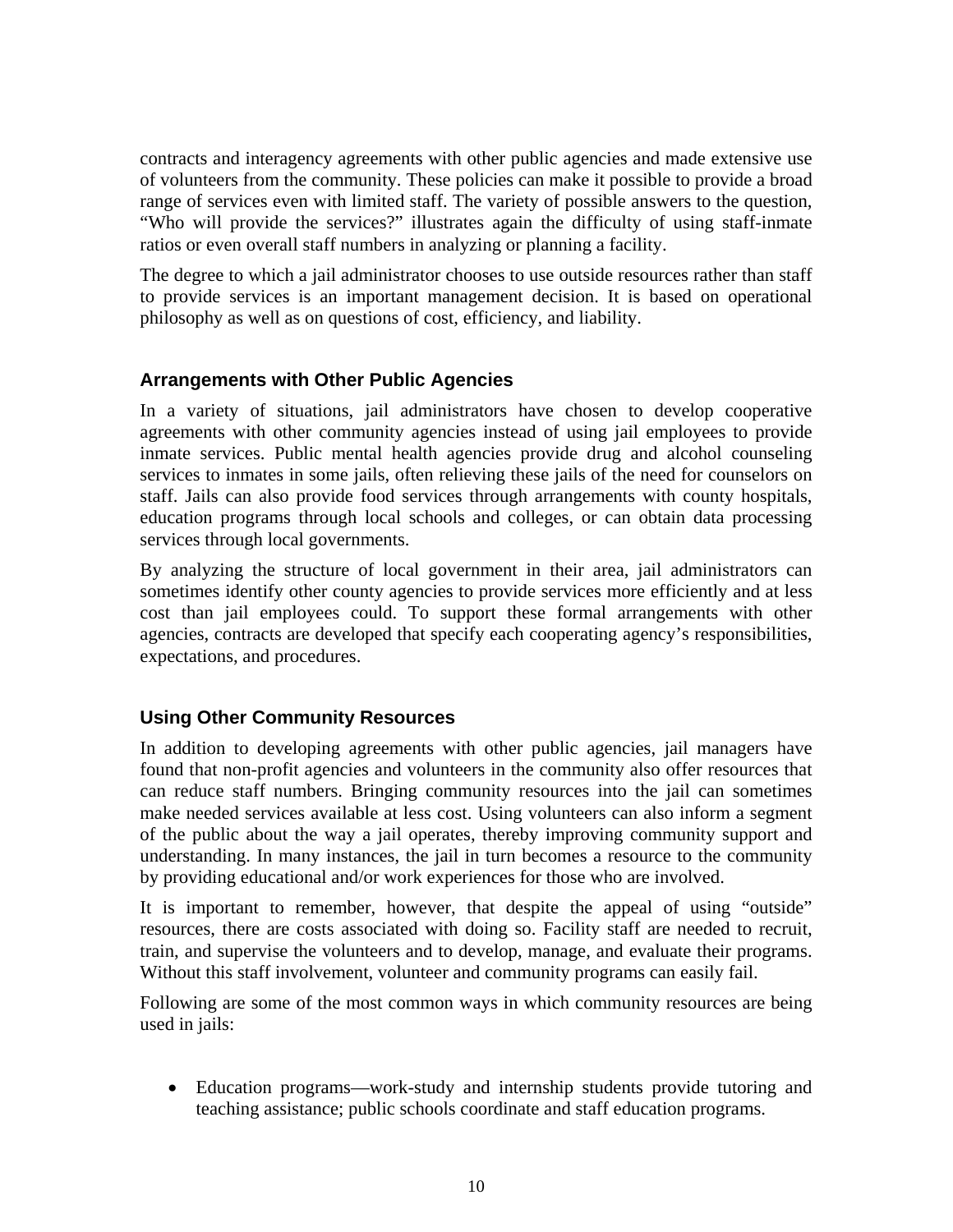- Drug and alcohol programs—groups such as Alcoholics Anonymous sponsor meetings in the jail; private, non-profit agencies provide evaluation or one-on-one counseling.
- Religious programs—local churches and religious organizations hold services and meetings in the jail.
- Library services—books, services, and/or staff are donated by local public libraries.
- Entertainment—local performers provide entertainment programs for inmates.
- Recreation and self-help programs—exercise, yoga, meditation, sports programs are provided by various non-profit groups and individuals.
- Transition programs—local groups provide short-term housing, counseling, and job referrals to inmates upon release.
- Other—students in criminal justice, law, corrections, social sciences, recreation, and psychology fulfill internship requirements in the jail by performing a variety of functions otherwise done by staff.

In addition to these fairly common ways of utilizing community resources, some jails have developed highly original projects in cooperation with local groups or individuals.

Community resources can be used both to provide services that would otherwise not exist and to augment staff needed to ensure basic service provision. In the latter case, at least, using such resources will lower overall staffing requirements.

#### **Use of Inmate Workers**

Using inmates to perform jail functions may also reduce staff numbers. Sometimes, of course, using inmates actually requires more rather than fewer staff because staff are needed to supervise inmates in order to ensure that safety and security are maintained. However, it is possible to have inmate workers take the place of maintenance or kitchen workers, for example, if adequate professional workers are available to supervise and monitor their activity.

#### **Contracting With Private Providers for Services**

Probably the most significant management decision to affect staff-inmate ratios is whether or to what degree to contract with private providers for services. After determining the level of service desired, administrators must carefully analyze several factors in deciding whether or not to use private providers: fiscal impact, availability of personnel and equipment, liability, and degree of control desired.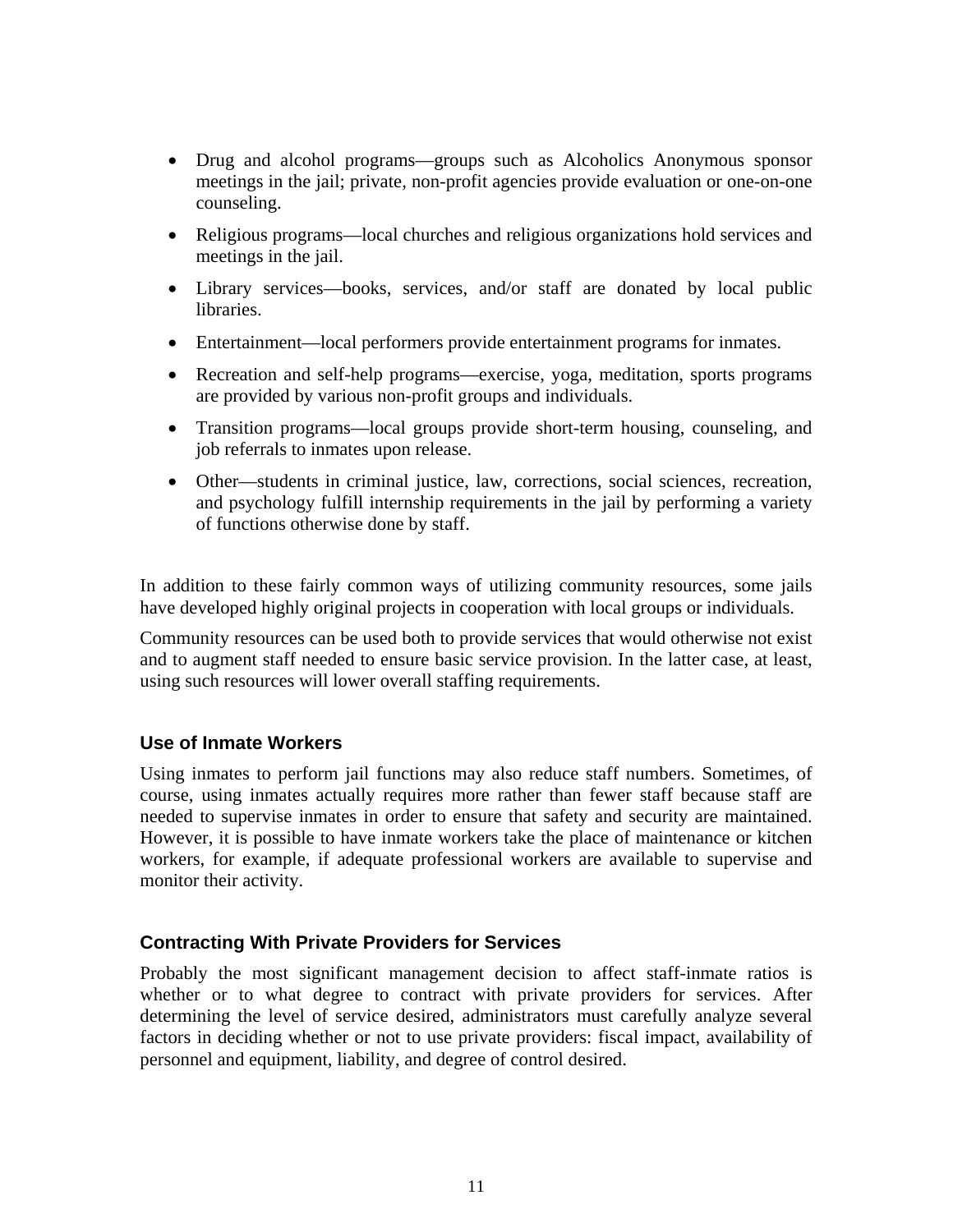### **Fiscal Impact**

The need to control costs is often an important factor in the decision to contract for certain programs or services rather than to provide them through jail staff. For example, jails commonly contract for support services such as laundry, food service, and maintenance because cost comparisons have shown contracting to be cost-effective. The reasons contractors can often provide services for less include expertise in specialized areas, economies of scale, and, sometimes, lower overhead costs than governmentoperated programs.

#### **Availability of Personnel and Equipment**

Contracting for some services, such as medical care, often lessens the difficulty of recruiting specialized personnel. The level of expertise available to some jails is limited; in others, special equipment is unavailable or prohibitively expensive to buy. Both personnel and equipment can sometimes be made available through contracts with private service providers.

### **Liability Issues**

Contracting for services can reduce counties' and jails' exposure to liability.<sup>5</sup> The county shares liability with the contractor for constitutional violations that occur as a result of the jail's policies and procedures, but not for violations caused by independent actions of the contractor's employees. If the contract defines the rights and duties of each party and if performance is monitored for compliance, protection from liability is possible. Monitoring contractor performance is therefore crucial in limiting the degree of liability.

## **Degree of Control**

In contracting for services, an administrator is agreeing to relinquish a degree of direct control over facility operations. Weighing the disadvantages and advantages of lack of direct control in specific instances is an important part of the decision. Some administrators may be more willing to give up direct control over services such as food or laundry, which are neither programmatic nor custodial in nature, than over services that do affect either programs or custody.

A final point about contracting for services: the widespread use in jails of privately contracted services is yet another illustration of the limits of focusing on raw staff numbers or staff-inmate ratios in analyzing, comparing, or planning facilities. A jail

<sup>&</sup>lt;sup>5</sup> For a detailed discussion of this issue, see William C. Collins, "Privatization: Some Legal Considerations from a Neutral Perspective," (Parts I and II) *American Jails*, Spring 1987, pp. 40- 45, and Summer 1987, pp. 28-34.